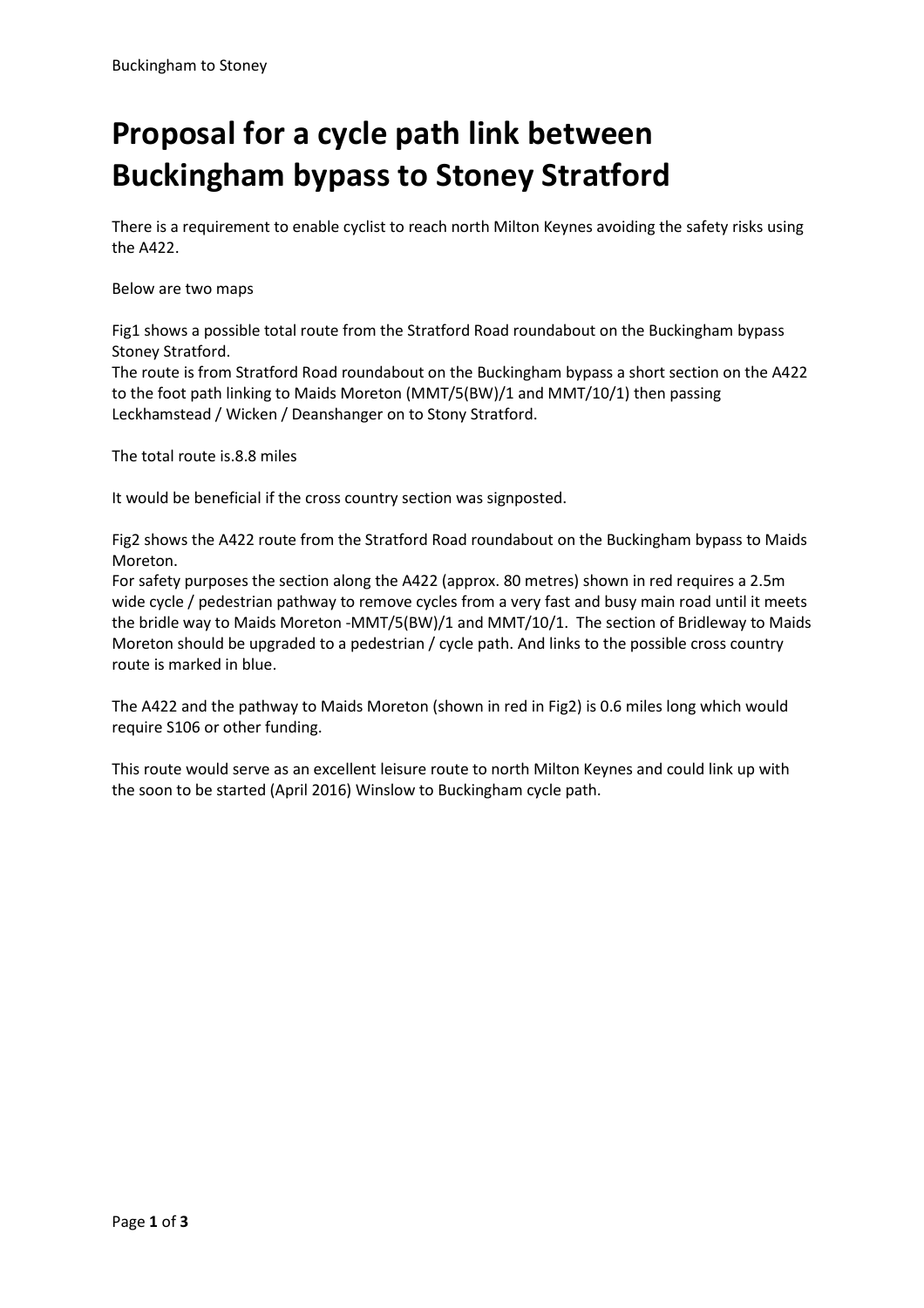Buckingham to Stoney

## **Location**

Fig1 Buckingham to Stoney Stratford.